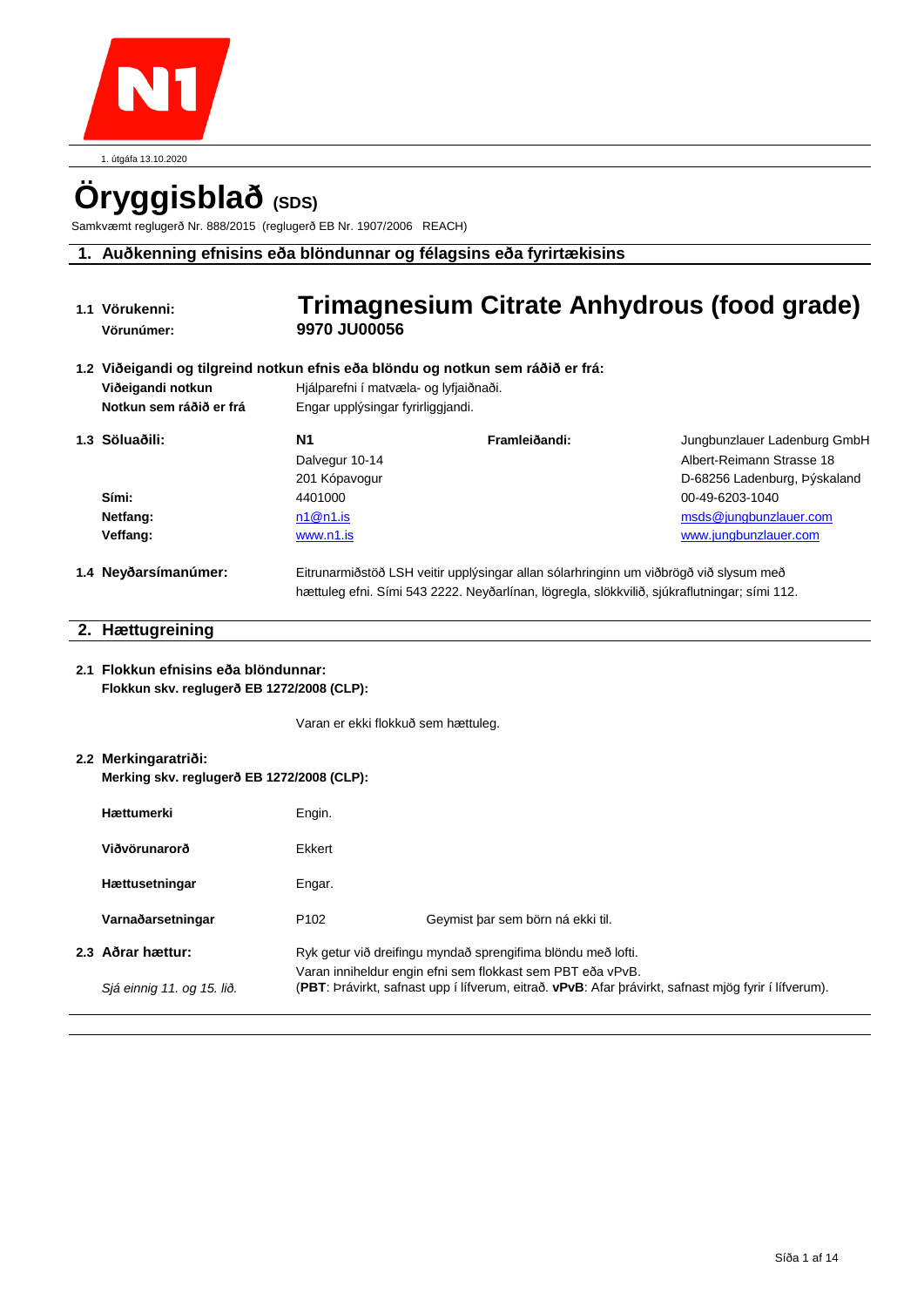according to Regulation (EC) No. 1907/2006

# **Trimagnesium Citrate Anhydrous**

| Version<br>3.1 | <b>Revision Date:</b><br>08.02.2018 | SDS Number:<br>100000000059 | Date of last issue: 31.05.2017<br>Date of first issue: 02.12.2010 |
|----------------|-------------------------------------|-----------------------------|-------------------------------------------------------------------|
| REG EU         |                                     |                             |                                                                   |
| RED / EN       |                                     |                             |                                                                   |

### **SECTION 1: Identification of the substance/mixture and of the company/undertaking**

#### **1.1 Product identifier**

| Trade name        | : Trimagnesium Citrate Anhydrous                                       |
|-------------------|------------------------------------------------------------------------|
| Substance name    | : Trimagnesium Citrate Anhydrous                                       |
| Molecular formula | : $(C6H5O7)2Mg3$                                                       |
| Chemical identity | : 1,2,3- Propanetricarboxylic acid, 2-Hydroxy- Magnesium salt<br>(2:3) |
| CAS-No.           | $: 3344 - 18 - 1$                                                      |
| $EC-NO$           | $: 222-093-9$                                                          |
| REACH No.         | $: 01-2119457587-24-0000$                                              |

#### **1.2 Relevant identified uses of the substance or mixture and uses advised against**

| Use of the Sub-<br>stance/Mixture  | Active substance, Pharmaceutical substance, Primary nutrient |
|------------------------------------|--------------------------------------------------------------|
| Recommended restrictions<br>on use | : None known.                                                |

#### **1.3 Details of the supplier of the safety data sheet**

| Company                                            |    | : Jungbunzlauer Ladenburg GmbH<br>Dr. Albert Reimann-Strasse 18<br>68526 Ladenburg<br>Germany<br>www.jungbunzlauer.com |
|----------------------------------------------------|----|------------------------------------------------------------------------------------------------------------------------|
| Telephone<br>Telefax<br>Responsible/issuing person | ÷. | +49 6203 104-0<br>$: 496203104-210$<br>msds@jungbunzlauer.com                                                          |
| 1.4 Emergency telephone number                     |    |                                                                                                                        |

| Telephone | : National Chemical Emergency Centre<br>(NCEC)<br>+44 1865 407 333 |
|-----------|--------------------------------------------------------------------|
|-----------|--------------------------------------------------------------------|

# **SECTION 2: Hazards identification**

#### **2.1 Classification of the substance or mixture**

### **Classification (REGULATION (EC) No 1272/2008)**

Not a hazardous substance or mixture according to Regulation (EC) No. 1272/2008.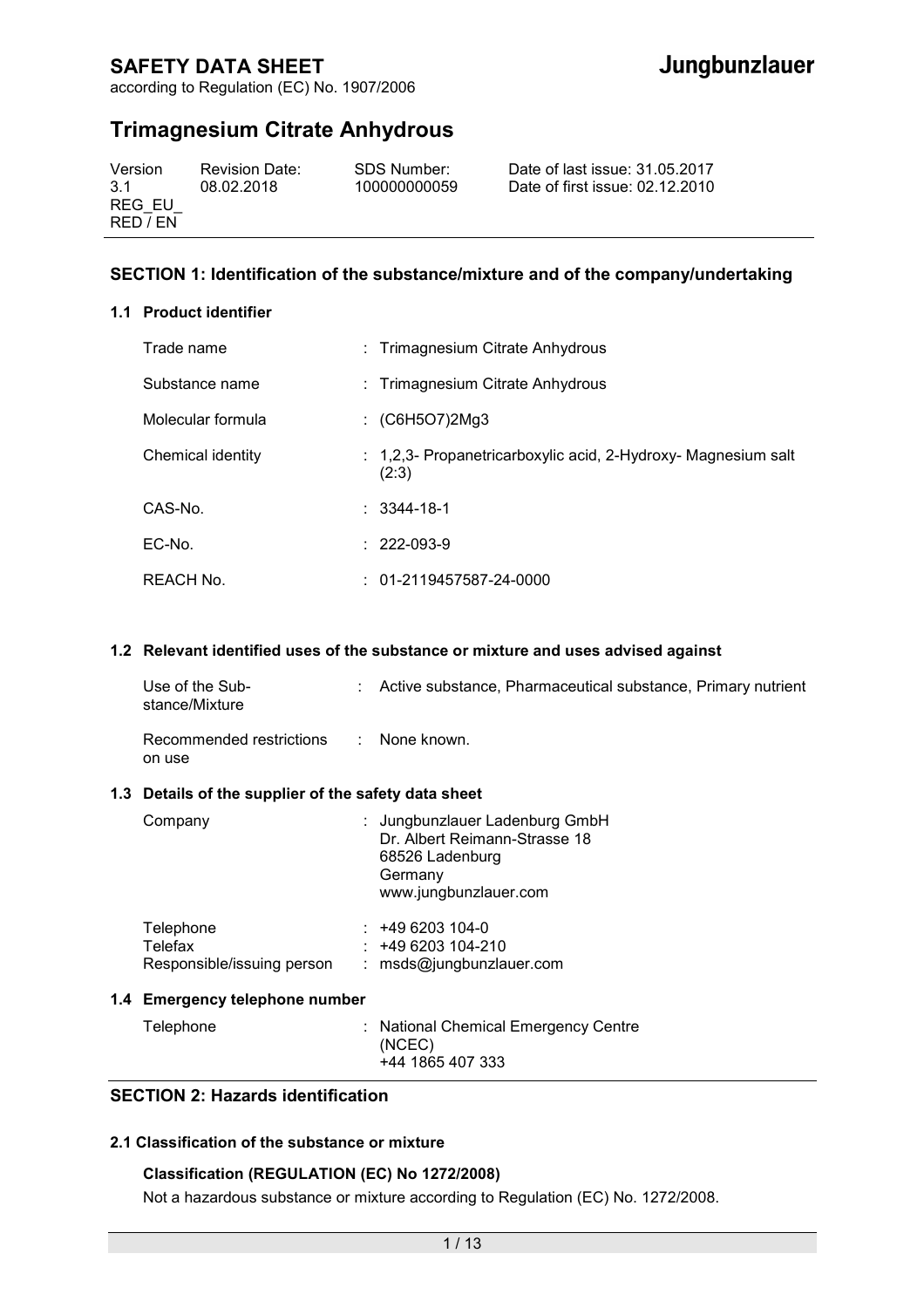according to Regulation (EC) No. 1907/2006

# **Trimagnesium Citrate Anhydrous**

| Version  | <b>Revision Date:</b> | SDS Number:  | Date of last issue: 31,05,2017  |
|----------|-----------------------|--------------|---------------------------------|
| 3.1      | 08.02.2018            | 100000000059 | Date of first issue: 02.12.2010 |
| REG EU   |                       |              |                                 |
| RED / EN |                       |              |                                 |

#### **2.2 Label elements**

### **Labelling (REGULATION (EC) No 1272/2008)**

The product does not need to be labelled in accordance with EC directives or respective national laws.

#### **2.3 Other hazards**

May form explosible dust-air mixture if dispersed.

### **SECTION 3: Composition/information on ingredients**

#### **3.1 Substances**

| Substance name                                    | : Trimagnesium Citrate Anhydrous |
|---------------------------------------------------|----------------------------------|
| CAS-No.                                           | $: 3344 - 18 - 1$                |
| $EC-NO$                                           | $\therefore$ 222-093-9           |
| Chemical nature                                   | Solid                            |
| REACH Registration Number : 01-2119457587-24-0000 |                                  |

### **SECTION 4: First aid measures**

#### **4.1 Description of first aid measures**

| General advice          |      | Get medical advice/ attention if you feel unwell.<br>Show this safety data sheet to the doctor in attendance.                                        |
|-------------------------|------|------------------------------------------------------------------------------------------------------------------------------------------------------|
| If inhaled              |      | : If breathed in, move person into fresh air.                                                                                                        |
| In case of skin contact |      | Immediately flush skin with large amounts of water.                                                                                                  |
| In case of eye contact  | t in | In the case of contact with eyes, rinse immediately with plenty<br>of water and seek medical advice.<br>If easy to do, remove contact lens, if worn. |
| If swallowed            |      | Clean mouth with water and drink afterwards plenty of water.                                                                                         |
|                         |      | 4.2 Most important symptoms and effects, both acute and delayed                                                                                      |
| Symptoms                |      | No information available.                                                                                                                            |
| <b>Risks</b>            |      | None known.                                                                                                                                          |

### **4.3 Indication of any immediate medical attention and special treatment needed**  Treatment : Treat symptomatically.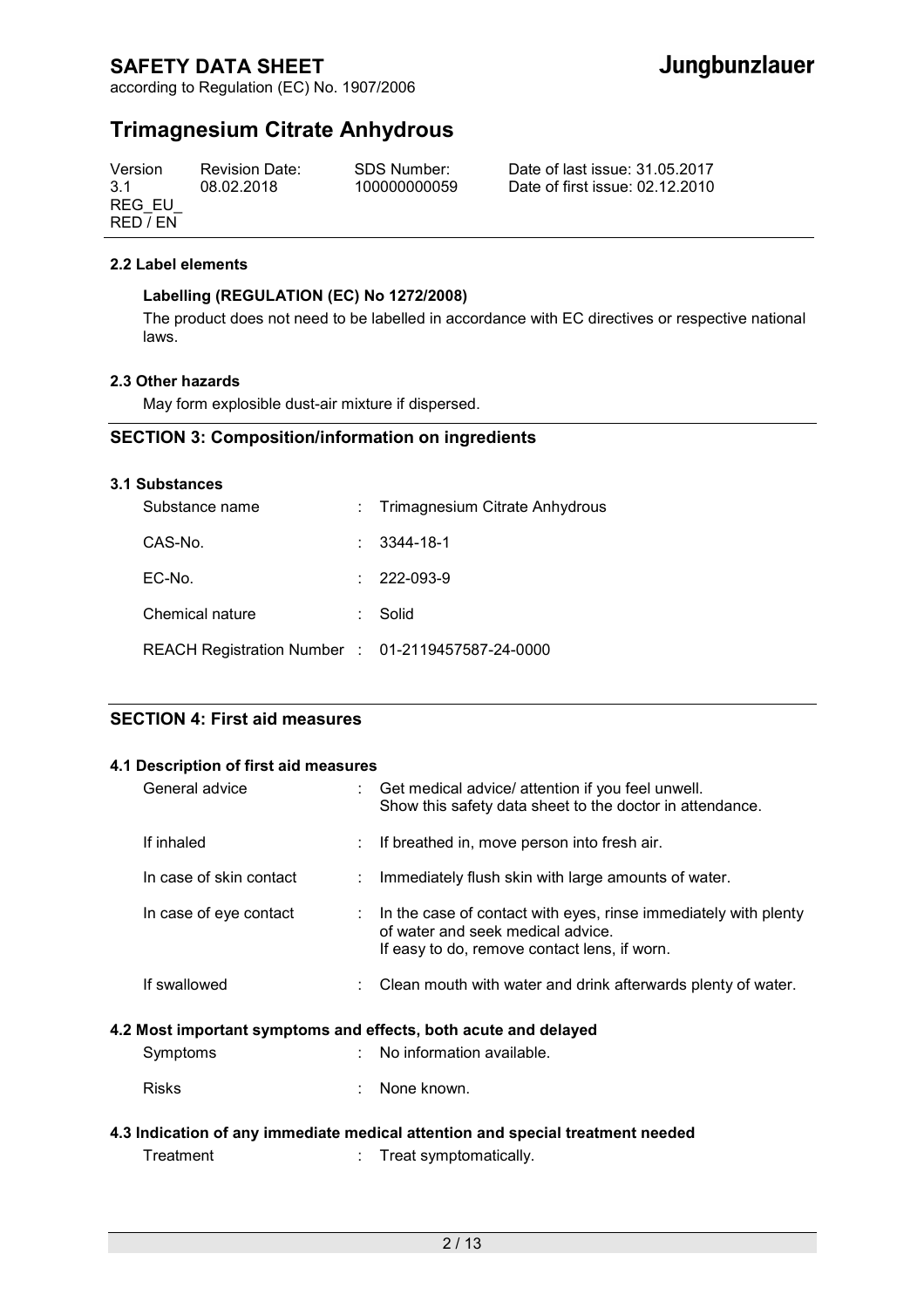according to Regulation (EC) No. 1907/2006

# **Trimagnesium Citrate Anhydrous**

| Version<br>3.1<br>REG EU<br>RED / FN | <b>Revision Date:</b><br>08.02.2018 | SDS Number:<br>100000000059 | Date of last issue: 31.05.2017<br>Date of first issue: 02.12.2010 |
|--------------------------------------|-------------------------------------|-----------------------------|-------------------------------------------------------------------|
|                                      |                                     |                             |                                                                   |

### **SECTION 5: Firefighting measures**

#### **5.1 Extinguishing media**

| Suitable extinguishing media      | Water spray<br>Dry powder<br>Foam<br>Carbon dioxide (CO2) |
|-----------------------------------|-----------------------------------------------------------|
| Unsuitable extinguishing<br>media | : High volume water jet                                   |

#### **5.2 Special hazards arising from the substance or mixture**

| Specific hazards during fire-<br>fighting          | Do not use a solid water stream as it may scatter and spread<br>fire.                                                                                                                                                 |
|----------------------------------------------------|-----------------------------------------------------------------------------------------------------------------------------------------------------------------------------------------------------------------------|
|                                                    | Hazardous decomposition products formed under fire condi-<br>tions.                                                                                                                                                   |
| Hazardous combustion prod-<br>ucts                 | Carbon dioxide (CO2)<br>Carbon monoxide                                                                                                                                                                               |
| 5.3 Advice for firefighters                        |                                                                                                                                                                                                                       |
| Special protective equipment :<br>for firefighters | Wear self-contained breathing apparatus for firefighting if nec-<br>essary. Use personal protective equipment.                                                                                                        |
| Further information                                | Standard procedure for chemical fires.<br>Use extinguishing measures that are appropriate to local cir-<br>cumstances and the surrounding environment.<br>In the event of fire and/or explosion do not breathe fumes. |

### **SECTION 6: Accidental release measures**

| 6.1 Personal precautions, protective equipment and emergency procedures |  |                                                                                                                            |
|-------------------------------------------------------------------------|--|----------------------------------------------------------------------------------------------------------------------------|
| Personal precautions                                                    |  | : Avoid contact with skin and eyes.<br>Avoid breathing dust.<br>Ensure adequate ventilation, especially in confined areas. |

#### **6.2 Environmental precautions**

Environmental precautions : No special environmental precautions required.

#### **6.3 Methods and material for containment and cleaning up**

| Methods for cleaning up | : Use mechanical handling equipment.              |
|-------------------------|---------------------------------------------------|
|                         | Keep in suitable, closed containers for disposal. |
|                         | Clean contaminated surface thoroughly.            |

#### **6.4 Reference to other sections**

For personal protection see section 8.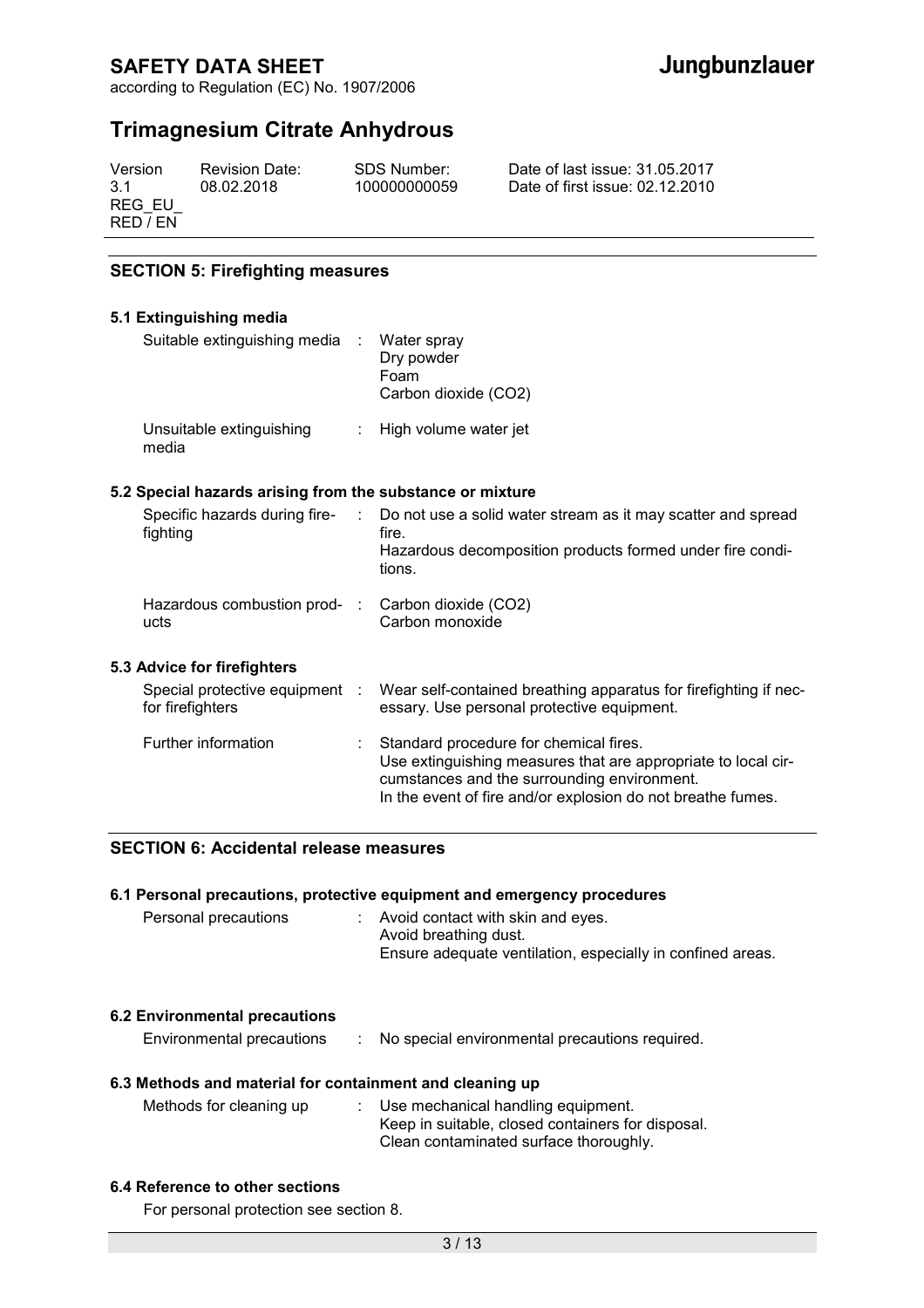according to Regulation (EC) No. 1907/2006

# **Trimagnesium Citrate Anhydrous**

| Version<br><b>Revision Date:</b>        | SDS Number:  | Date of last issue: 31.05.2017  |
|-----------------------------------------|--------------|---------------------------------|
| 3.1<br>08.02.2018<br>REG EU<br>RED / EN | 100000000059 | Date of first issue: 02.12.2010 |

For disposal considerations see section 13.

### **SECTION 7: Handling and storage**

| 7.1 Precautions for safe handling                                |                             |                                                                                                                                                                                                     |
|------------------------------------------------------------------|-----------------------------|-----------------------------------------------------------------------------------------------------------------------------------------------------------------------------------------------------|
| Advice on safe handling : Avoid creating dust.                   |                             | For personal protection see section 8.                                                                                                                                                              |
| fire and explosion                                               |                             | Advice on protection against : Normal measures for preventive fire protection.                                                                                                                      |
| Hygiene measures                                                 |                             | Handle in accordance with good industrial hygiene and safety<br>practice.<br>Avoid contact with skin, eyes and clothing.<br>Wash hands before breaks and immediately after handling the<br>product. |
| Dust explosion class                                             |                             | : St1                                                                                                                                                                                               |
| 7.2 Conditions for safe storage, including any incompatibilities |                             |                                                                                                                                                                                                     |
| Requirements for storage<br>areas and containers                 |                             | : Keep containers tightly closed in a dry, cool and well-<br>ventilated place.                                                                                                                      |
| Advice on common storage                                         | $\mathcal{L}_{\mathcal{A}}$ | Never allow product to get in contact with water during stor-<br>age.                                                                                                                               |
| Other data                                                       |                             | No decomposition if stored and applied as directed.                                                                                                                                                 |
| 7.3 Specific end use(s)                                          |                             |                                                                                                                                                                                                     |
| Specific use(s)                                                  |                             | none                                                                                                                                                                                                |

### **SECTION 8: Exposure controls/personal protection**

#### **8.1 Control parameters**

Contains no substances with occupational exposure limit values.

#### **8.2 Exposure controls**

| <b>Engineering measures</b><br>Provide adequate ventilation. |                                                                                                                                                                                                                                                                                       |
|--------------------------------------------------------------|---------------------------------------------------------------------------------------------------------------------------------------------------------------------------------------------------------------------------------------------------------------------------------------|
| Personal protective equipment                                |                                                                                                                                                                                                                                                                                       |
| Eye protection                                               | Safety glasses                                                                                                                                                                                                                                                                        |
| Hand protection<br><b>Remarks</b>                            | Choose gloves to protect hands against chemicals depending<br>on the concentration and quantity of the hazardous sub-<br>stance and specific to place of work.<br>For special applications, we recommend clarifying the re-<br>sistance to chemicals of the aforementioned protective |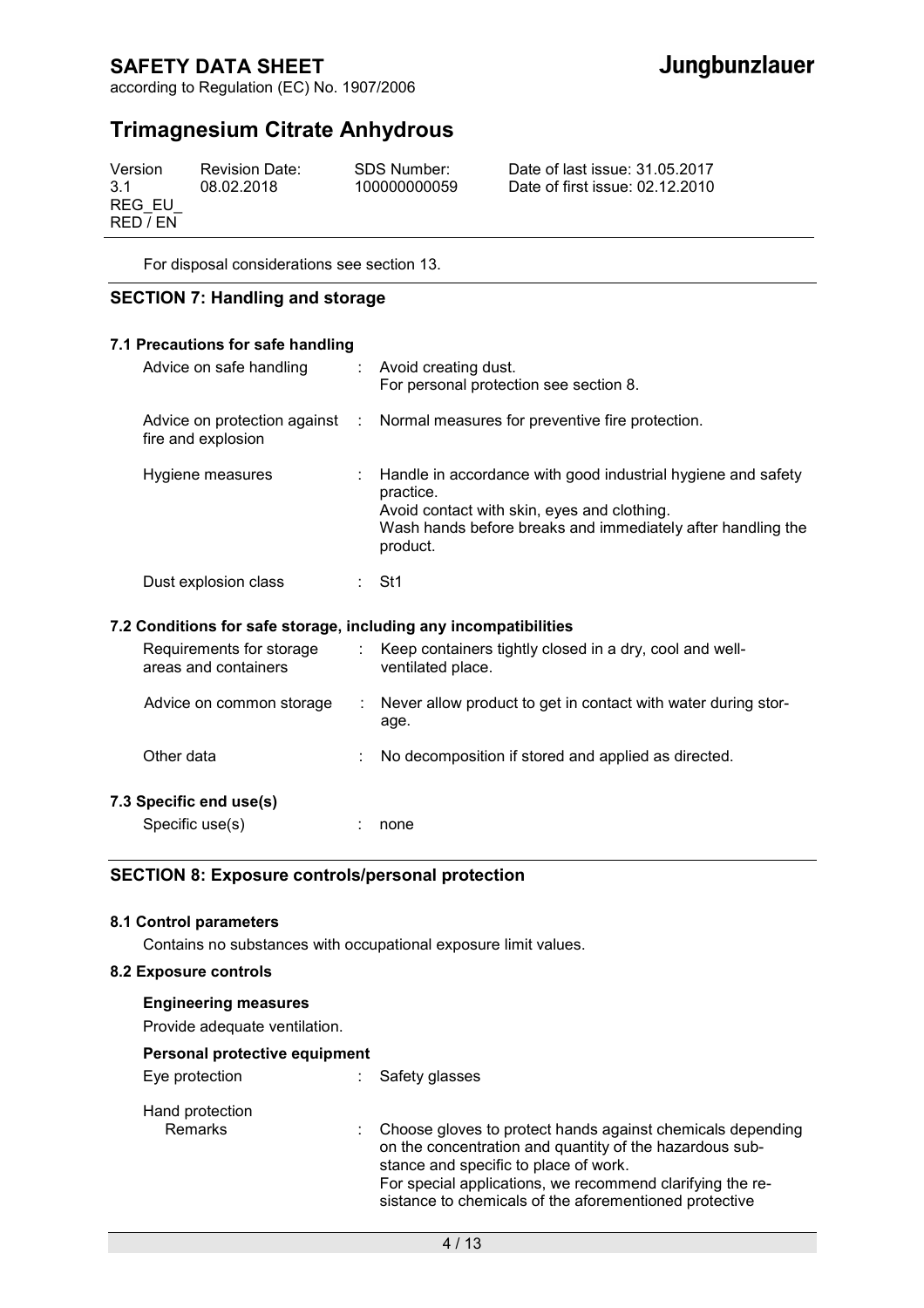according to Regulation (EC) No. 1907/2006

# **Trimagnesium Citrate Anhydrous**

| Version<br>3.1<br>REG EU<br>RED / EN | Revision Date:<br>08.02.2018 |    | SDS Number:<br>100000000059         | Date of last issue: 31.05.2017<br>Date of first issue: 02.12.2010                                                   |
|--------------------------------------|------------------------------|----|-------------------------------------|---------------------------------------------------------------------------------------------------------------------|
|                                      |                              |    | gloves with the glove manufacturer. |                                                                                                                     |
|                                      | Skin and body protection     | t. |                                     | Choose body protection according to the amount and concen-<br>tration of the dangerous substance at the work place. |
|                                      | Respiratory protection       |    | approved filter.                    | In the case of dust or aerosol formation use respirator with an<br>Half mask with a particle filter P2 (EN 143)     |

# **SECTION 9: Physical and chemical properties**

### **9.1 Information on basic physical and chemical properties**

| Appearance                          |                             | powder                                |
|-------------------------------------|-----------------------------|---------------------------------------|
| Colour                              | Ì.                          | white                                 |
| Odour                               | t                           | odourless                             |
| <b>Odour Threshold</b>              | ÷                           | Not relevant                          |
| pH                                  | $\mathcal{L}_{\mathcal{A}}$ | $5,0 - 9,0$<br>Concentration: 5 %     |
| Melting point/range                 | ÷.                          | $>$ 200 $^{\circ}$ C<br>Decomposition |
| Boiling point/boiling range         | t.                          | Not applicable                        |
| Flash point                         | t,                          | Not applicable                        |
| Evaporation rate                    | t                           | Not applicable                        |
| Flammability (solid, gas)           | t,                          | The product is not flammable.         |
| Upper explosion limit               | t,                          | No data available                     |
| Lower explosion limit               | ÷                           | 500.000 mg/m3                         |
| Vapour pressure                     | $\ddot{\cdot}$              | Not applicable                        |
| Relative vapour density             | t,                          | Not applicable                        |
| Relative density                    | ÷.                          | 1,7 - 2,0 (20 $°C$ )                  |
| Density                             | ÷.                          | No data available                     |
| <b>Bulk density</b>                 | t                           | 400 - 800 kg/m3                       |
| Solubility(ies)<br>Water solubility | t                           | 200 g/l (25 °C)                       |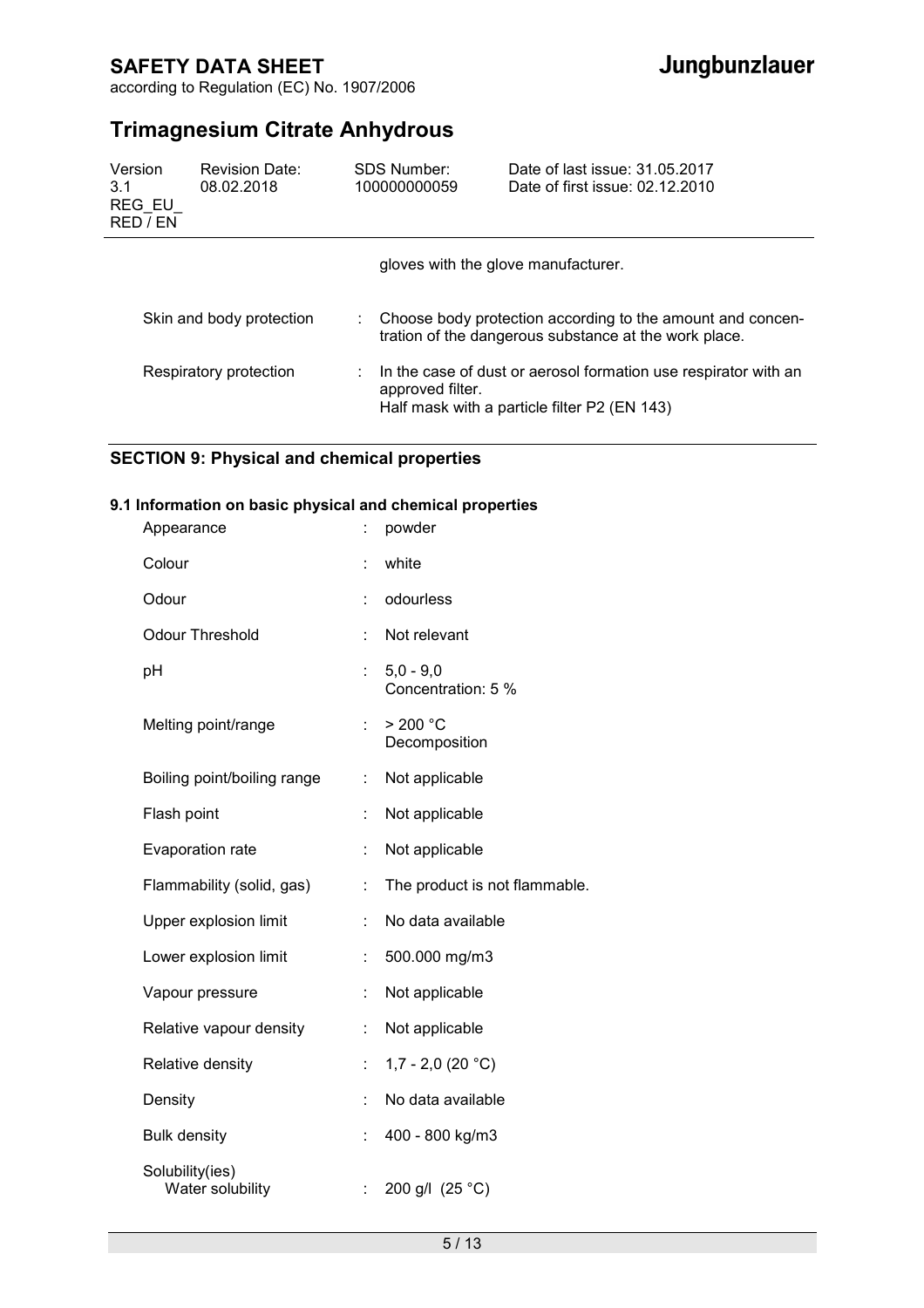according to Regulation (EC) No. 1907/2006

# **Trimagnesium Citrate Anhydrous**

| Version<br>3.1<br>REG EU<br>RED / EN | <b>Revision Date:</b><br>08.02.2018        |            | SDS Number:<br>100000000059   | Date of last issue: 31.05.2017<br>Date of first issue: 02.12.2010 |
|--------------------------------------|--------------------------------------------|------------|-------------------------------|-------------------------------------------------------------------|
|                                      | Solubility in other solvents               | $\sim 100$ | Solvent: Ethanol<br>insoluble |                                                                   |
|                                      | Partition coefficient: n-<br>octanol/water |            | $log Pow: -1, 8 - -0, 2$      |                                                                   |

| Ignition temperature            |    | : Not applicable      |
|---------------------------------|----|-----------------------|
| Decomposition temperature       |    | $\therefore$ > 200 °C |
| Viscosity<br>Viscosity, dynamic |    | Not applicable        |
| Viscosity, kinematic            | t. | Not applicable        |
| Explosive properties            | t. | Not applicable        |
| Oxidizing properties            | t. | No oxidising effect.  |
| 9.2 Other information           |    |                       |
| Molecular weight                | t. | 451,12 g/mol          |
| Dust explosion class            |    | St1                   |

### **SECTION 10: Stability and reactivity**

#### **10.1 Reactivity**

No decomposition if stored and applied as directed.

#### **10.2 Chemical stability**

Stable under normal conditions.

#### **10.3 Possibility of hazardous reactions**

Hazardous reactions : No dangerous reaction known under conditions of normal use.

#### **10.4 Conditions to avoid**

| Conditions to avoid | Avoid dust formation. |
|---------------------|-----------------------|
|                     | Avoid moisture.       |

#### **10.5 Incompatible materials**

Materials to avoid : No data available

#### **10.6 Hazardous decomposition products**

Build-up of dangerous/toxic fumes possible in cases of fire/high temperature. Carbon dioxide (CO2) Carbon monoxide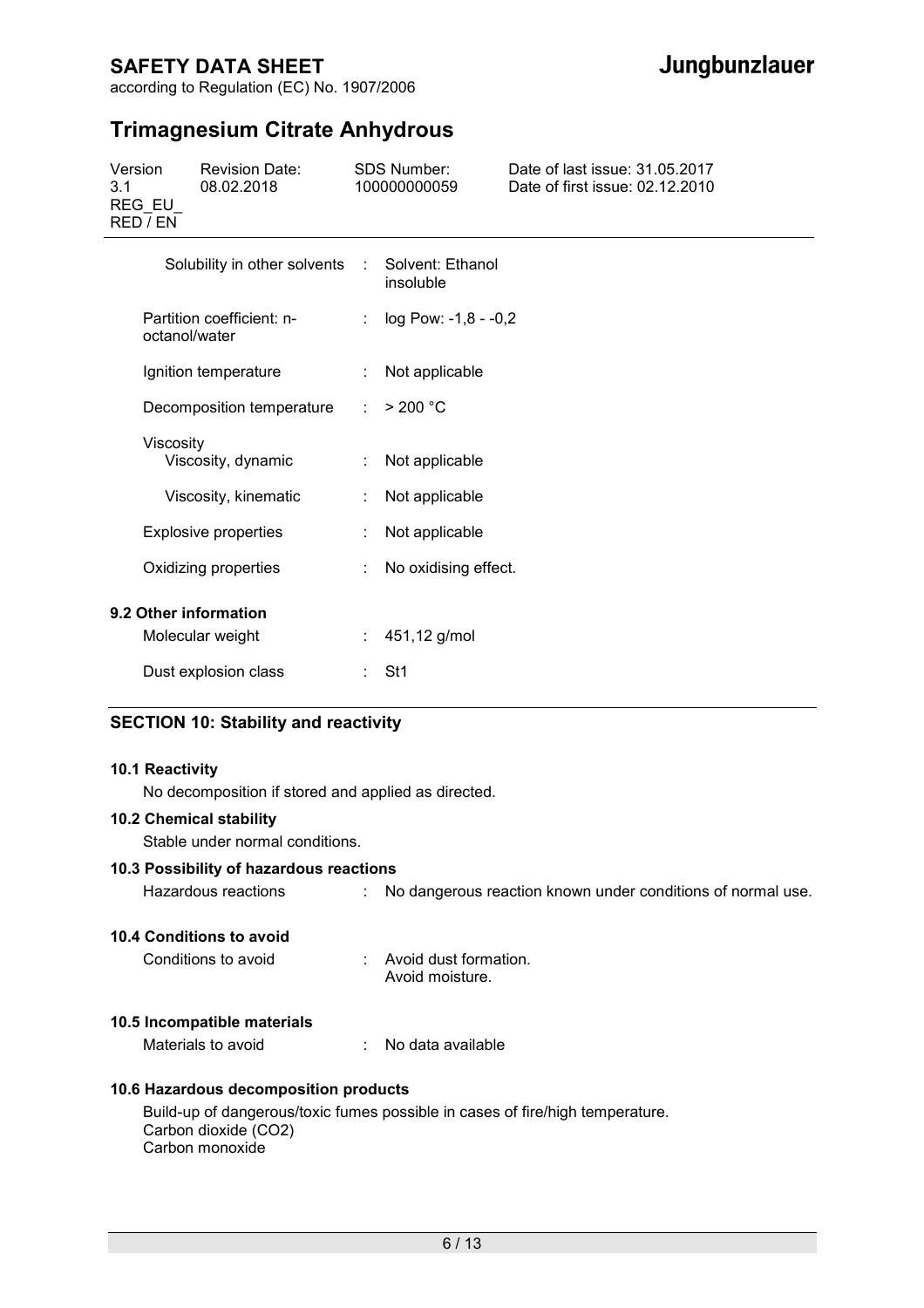according to Regulation (EC) No. 1907/2006

# **Trimagnesium Citrate Anhydrous**

| Version<br>3.1<br>REG EU<br>RED / EN | <b>Revision Date:</b><br>08.02.2018 | SDS Number:<br>100000000059 | Date of last issue: 31.05.2017<br>Date of first issue: 02.12.2010 |
|--------------------------------------|-------------------------------------|-----------------------------|-------------------------------------------------------------------|
|                                      |                                     |                             |                                                                   |

### **SECTION 11: Toxicological information**

#### **11.1 Information on toxicological effects**

**Acute toxicity** 

#### **Components:**

#### **Trimagnesium citrate anhydrous:**

| Acute oral toxicity       | : LD50 Oral (Mouse): $5.400$ mg/kg body weight<br>Method: OECD Test Guideline 401<br>Test substance: Non neutralised product |
|---------------------------|------------------------------------------------------------------------------------------------------------------------------|
| Acute inhalation toxicity | No data available                                                                                                            |
| Acute dermal toxicity     | : LD50 Dermal (Rat, male and female): $> 2.000$ mg/kg body<br>weight<br>Test substance: Non neutralised product              |

#### **Skin corrosion/irritation**

#### **Components:**

#### **Trimagnesium citrate anhydrous:**

Species: Rabbit Result: No skin irritation Information given is based on data obtained from similar substances.

#### **Serious eye damage/eye irritation**

#### **Components:**

#### **Trimagnesium citrate anhydrous:**

Species: Rabbit Method: OECD Test Guideline 405 Result: No eye irritation Information given is based on data obtained from similar substances.

#### **Respiratory or skin sensitisation**

#### **Components:**

#### **Trimagnesium citrate anhydrous:**

Species: Guinea pig Method: OECD Test Guideline 406 Result: Did not cause sensitisation on laboratory animals. Information given is based on data obtained from similar substances.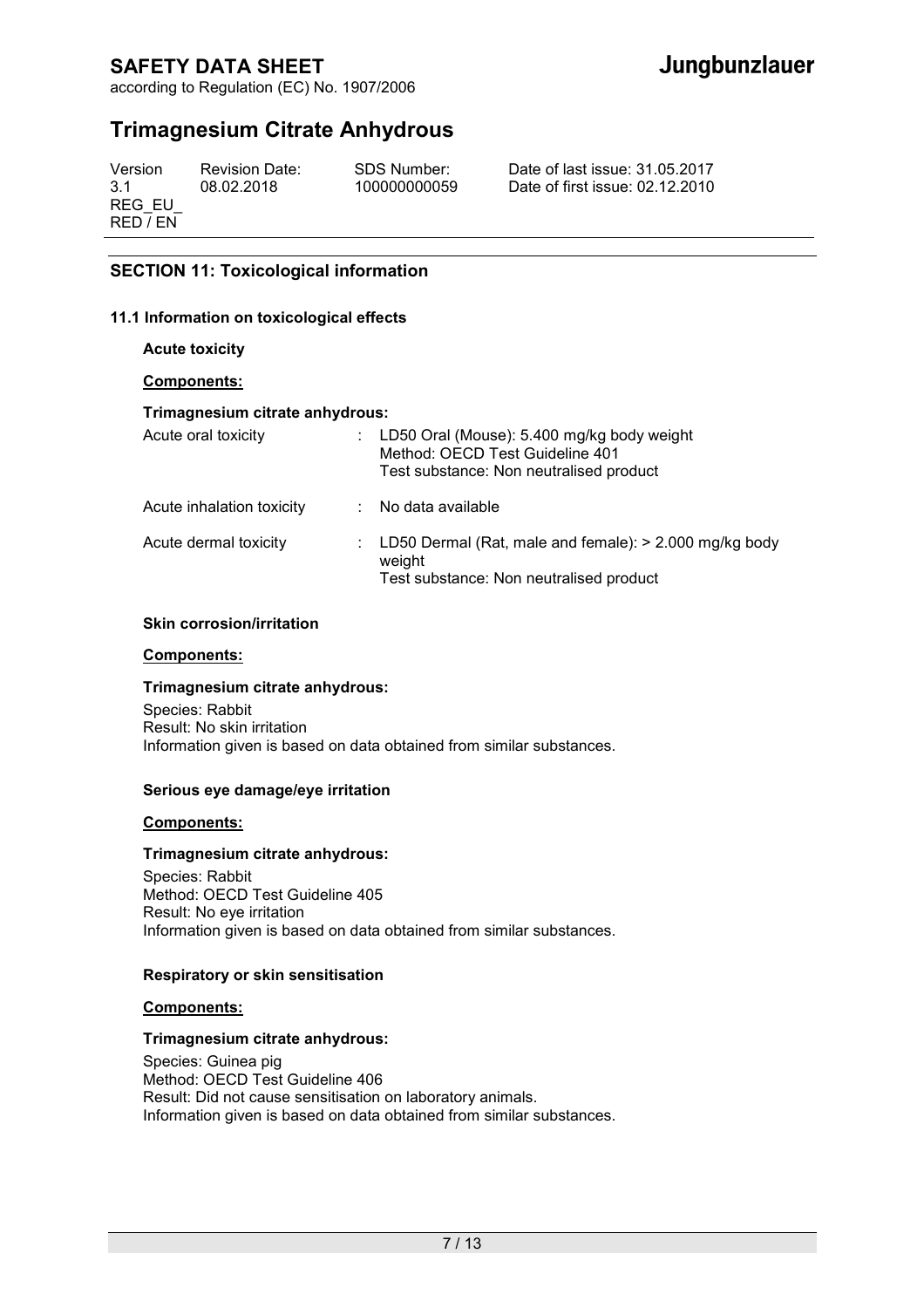according to Regulation (EC) No. 1907/2006

# **Trimagnesium Citrate Anhydrous**

| Version  | <b>Revision Date:</b> | SDS Number:  | Date of last issue: 31.05.2017  |
|----------|-----------------------|--------------|---------------------------------|
| 3.1      | 08.02.2018            | 100000000059 | Date of first issue: 02.12.2010 |
| REG EU   |                       |              |                                 |
| RED / EN |                       |              |                                 |

### **Germ cell mutagenicity**

#### **Components:**

#### **Trimagnesium citrate anhydrous:**

| Genotoxicity in vitro | $:$ Test Type: Ames test<br>Species: Salmonella typhimurium<br>Concentration: 0.0 - 10 mg/plate<br>Method: Mutagenicity (Salmonella typhimurium - reverse mu-<br>tation assay)<br>Result: negative<br>Information given is based on data obtained from similar sub-<br>stances. |
|-----------------------|---------------------------------------------------------------------------------------------------------------------------------------------------------------------------------------------------------------------------------------------------------------------------------|
| Genotoxicity in vivo  | $\therefore$ Test Type: in vivo assay<br>Species: Rat (male)<br><b>Application Route: Oral</b><br>Method: OECD Test Guideline 475<br>Result: negative<br>Test substance: Non neutralised product                                                                                |
| sessment              | Germ cell mutagenicity-As- : In vitro tests did not show mutagenic effects                                                                                                                                                                                                      |

#### **Carcinogenicity**

#### **Components:**

#### **Trimagnesium citrate anhydrous:**

Carcinogenicity - Assess-: Not classifiable as a human carcinogen. ment

#### **Reproductive toxicity**

#### **Components:**

### **Trimagnesium citrate anhydrous:**

Reproductive toxicity - As-: No toxicity to reproduction sessment

#### **STOT - single exposure**

#### **Components:**

**Trimagnesium citrate anhydrous:**  No data available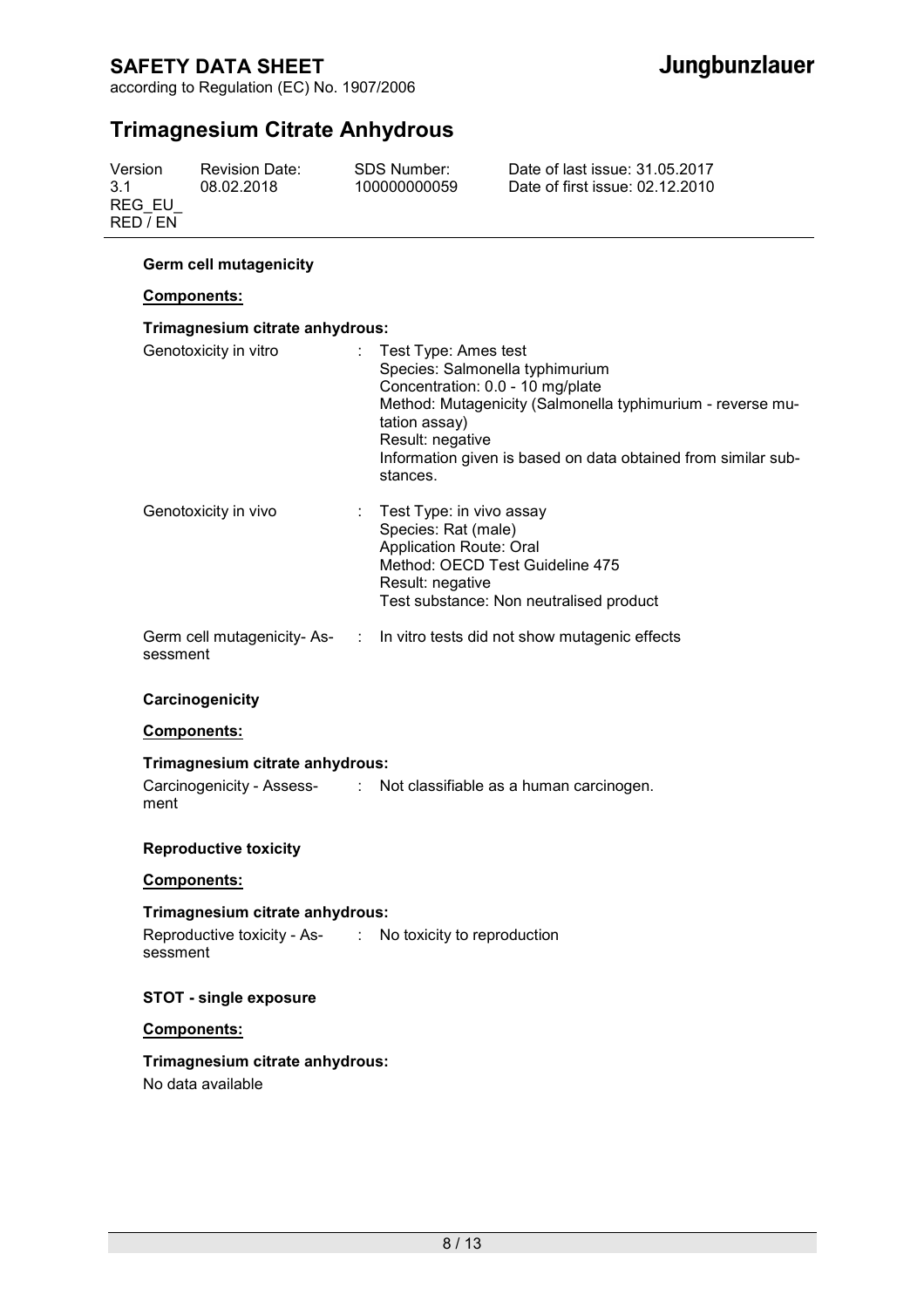according to Regulation (EC) No. 1907/2006

# **Trimagnesium Citrate Anhydrous**

Version 3.1 REG\_EU\_ RED / EN

Revision Date: 08.02.2018

SDS Number: 100000000059 Date of last issue: 31.05.2017 Date of first issue: 02.12.2010

#### **STOT - repeated exposure**

#### **Components:**

#### **Trimagnesium citrate anhydrous:**

No data available

#### **Repeated dose toxicity**

#### **Components:**

#### **Trimagnesium citrate anhydrous:**

Species: Rat NOAEL: 8.000 mg/kg LOAEL: 16.000 mg/kg Application Route: Oral Exposure time: 10 d Dose: 2, 4, 8, 16 g/kg bw/day Test substance: Non neutralised product

#### **Aspiration toxicity**

#### **Components:**

**Trimagnesium citrate anhydrous:**  No aspiration toxicity classification

#### **SECTION 12: Ecological information**

#### **12.1 Toxicity**

### **Components:**

#### **Trimagnesium citrate anhydrous:**

| Toxicity to fish                                         |  | : LC50 (Oncorhynchus tshawytscha (chinook salmon)): $> 10$<br>mg/l<br>Exposure time: 24 h<br>Test Type: semi-static test<br>Information given is based on data obtained from similar sub-<br>stances.     |
|----------------------------------------------------------|--|-----------------------------------------------------------------------------------------------------------------------------------------------------------------------------------------------------------|
|                                                          |  | LC50 (Leuciscus idus (Golden orfe)): 440 mg/l<br>Exposure time: 48 h<br>Test Type: static test<br>Test substance: Non neutralised product                                                                 |
| Toxicity to daphnia and other :<br>aquatic invertebrates |  | EC50 (Dreissena polymorpha): > 50 mg/l<br>Exposure time: 48 h<br>Test Type: static test<br>Method: No information available.<br>Information given is based on data obtained from similar sub-<br>stances. |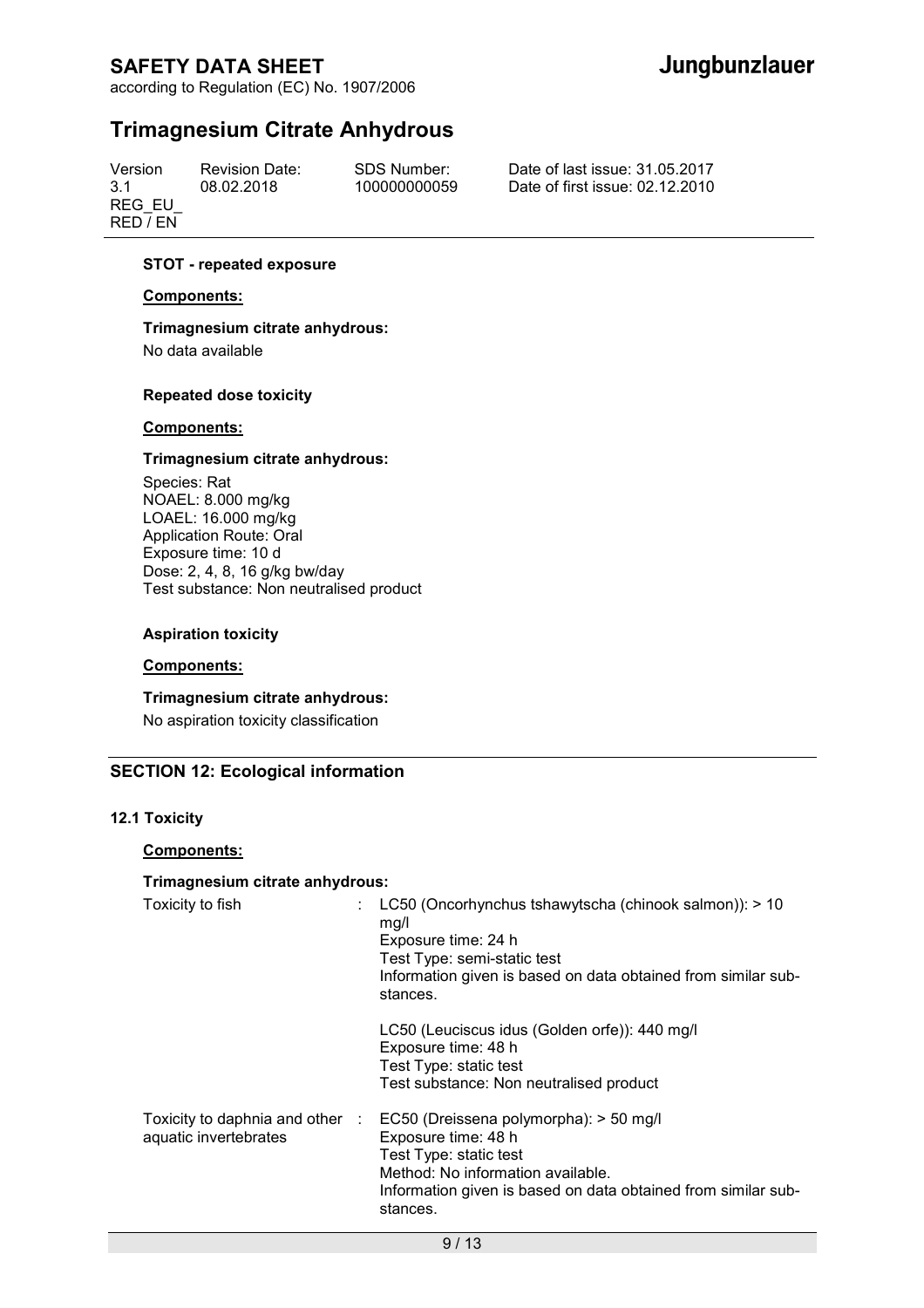according to Regulation (EC) No. 1907/2006

# **Trimagnesium Citrate Anhydrous**

| Version<br>3.1    | REG EU<br>RED / EN                      | <b>Revision Date:</b><br>08.02.2018                  |                                                                                                                                                                                        | SDS Number:<br>100000000059                                                                                    | Date of last issue: 31.05.2017<br>Date of first issue: 02.12.2010                                                   |
|-------------------|-----------------------------------------|------------------------------------------------------|----------------------------------------------------------------------------------------------------------------------------------------------------------------------------------------|----------------------------------------------------------------------------------------------------------------|---------------------------------------------------------------------------------------------------------------------|
| Toxicity to algae |                                         | $\mathcal{L}_{\mathrm{max}}$                         | NOEC (Scenedesmus quadricauda (Green algae)): 425 mg/l<br>Exposure time: 8 d<br>Test Type: static test<br>Test substance: Non neutralised product<br>Method: No information available. |                                                                                                                |                                                                                                                     |
|                   |                                         | Toxicity to microorganisms                           |                                                                                                                                                                                        | : $TT$ (Pseudomonas putida): $> 10.000$ mg/l<br>Exposure time: 16 h<br>Test substance: Non neutralised product |                                                                                                                     |
|                   |                                         | 12.2 Persistence and degradability                   |                                                                                                                                                                                        |                                                                                                                |                                                                                                                     |
|                   | Components:                             |                                                      |                                                                                                                                                                                        |                                                                                                                |                                                                                                                     |
|                   |                                         | Trimagnesium citrate anhydrous:                      |                                                                                                                                                                                        |                                                                                                                |                                                                                                                     |
| Biodegradability  |                                         |                                                      | Biodegradation: 97 %<br>Exposure time: 28 d<br>Readily biodegradable.                                                                                                                  | Method: OECD Test Guideline 301B<br>Test substance: Non neutralised product                                    |                                                                                                                     |
|                   |                                         |                                                      |                                                                                                                                                                                        | Biodegradation: 100 %<br>stances.                                                                              | Information given is based on data obtained from similar sub-                                                       |
|                   | ity                                     | Physico-chemical removabil- : Readily biodegradable. |                                                                                                                                                                                        |                                                                                                                |                                                                                                                     |
|                   |                                         | 12.3 Bioaccumulative potential                       |                                                                                                                                                                                        |                                                                                                                |                                                                                                                     |
|                   | <b>Product:</b>                         |                                                      |                                                                                                                                                                                        |                                                                                                                |                                                                                                                     |
|                   | octanol/water                           | Partition coefficient: n-                            |                                                                                                                                                                                        | : $log Pow: -1, 8 - -0, 2$                                                                                     |                                                                                                                     |
|                   | <b>Components:</b>                      |                                                      |                                                                                                                                                                                        |                                                                                                                |                                                                                                                     |
|                   |                                         | Trimagnesium citrate anhydrous:                      |                                                                                                                                                                                        |                                                                                                                |                                                                                                                     |
|                   |                                         | Bioaccumulation                                      |                                                                                                                                                                                        |                                                                                                                | The product is miscible in water and readily biodegradable in<br>both water and soil. Accumulation is not expected. |
|                   | octanol/water                           | Partition coefficient: n-                            | ÷                                                                                                                                                                                      | log Pow: -1,8 - -0,2                                                                                           |                                                                                                                     |
|                   |                                         | 12.4 Mobility in soil<br>No data available           |                                                                                                                                                                                        |                                                                                                                |                                                                                                                     |
|                   | 12.5 Results of PBT and vPvB assessment |                                                      |                                                                                                                                                                                        |                                                                                                                |                                                                                                                     |
|                   | Components:                             |                                                      |                                                                                                                                                                                        |                                                                                                                |                                                                                                                     |

### **Trimagnesium citrate anhydrous:**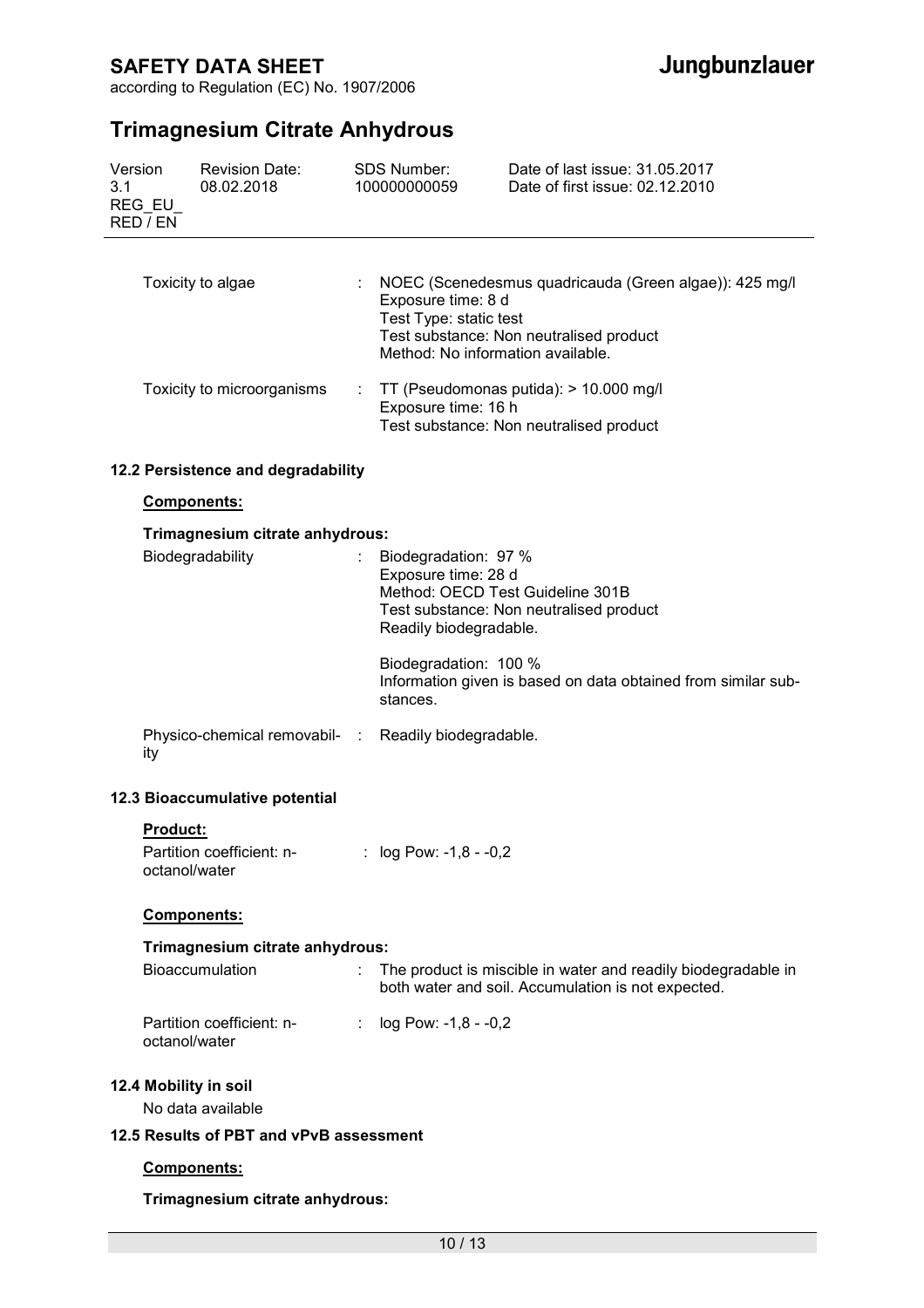according to Regulation (EC) No. 1907/2006

# **Trimagnesium Citrate Anhydrous**

| Version<br>3.1<br>REG EU<br>RED / EN                                                                                               | <b>Revision Date:</b><br>08.02.2018 |  | SDS Number:<br>100000000059                                                              | Date of last issue: 31.05.2017<br>Date of first issue: 02.12.2010 |  |
|------------------------------------------------------------------------------------------------------------------------------------|-------------------------------------|--|------------------------------------------------------------------------------------------|-------------------------------------------------------------------|--|
| Assessment                                                                                                                         |                                     |  | This substance is not considered to be persistent, bioaccumu-<br>lating and toxic (PBT). |                                                                   |  |
|                                                                                                                                    |                                     |  | very bioaccumulating (vPvB).                                                             | This substance is not considered to be very persistent and        |  |
|                                                                                                                                    | 12.6 Other adverse effects          |  |                                                                                          |                                                                   |  |
| <b>Components:</b>                                                                                                                 |                                     |  |                                                                                          |                                                                   |  |
| Trimagnesium citrate anhydrous:<br>Additional ecological infor-<br>: This product has no known ecotoxicological effects.<br>mation |                                     |  |                                                                                          |                                                                   |  |

### **SECTION 13: Disposal considerations**

#### **13.1 Waste treatment methods**

| Product                | : In accordance with local and national regulations.<br>Where possible recycling is preferred to disposal or incinera-<br>tion.<br>According to the European Waste Catalogue, Waste Codes<br>are not product specific, but application specific.<br>Waste codes should be assigned by the user based on the<br>application for which the product was used. |
|------------------------|------------------------------------------------------------------------------------------------------------------------------------------------------------------------------------------------------------------------------------------------------------------------------------------------------------------------------------------------------------|
| Contaminated packaging | Empty containers should be taken to an approved waste han-<br>dling site for recycling or disposal.<br>Dispose of as unused product.                                                                                                                                                                                                                       |

### **SECTION 14: Transport information**

### **14.1 UN number**

Not regulated as a dangerous good

### **14.2 UN proper shipping name**

Not regulated as a dangerous good

### **14.3 Transport hazard class(es)**

Not regulated as a dangerous good

# **14.4 Packing group**

Not regulated as a dangerous good

### **14.5 Environmental hazards**

Not regulated as a dangerous good

### **14.6 Special precautions for user**  Not applicable

### **14.7 Transport in bulk according to Annex II of Marpol and the IBC Code**  Not applicable for product as supplied.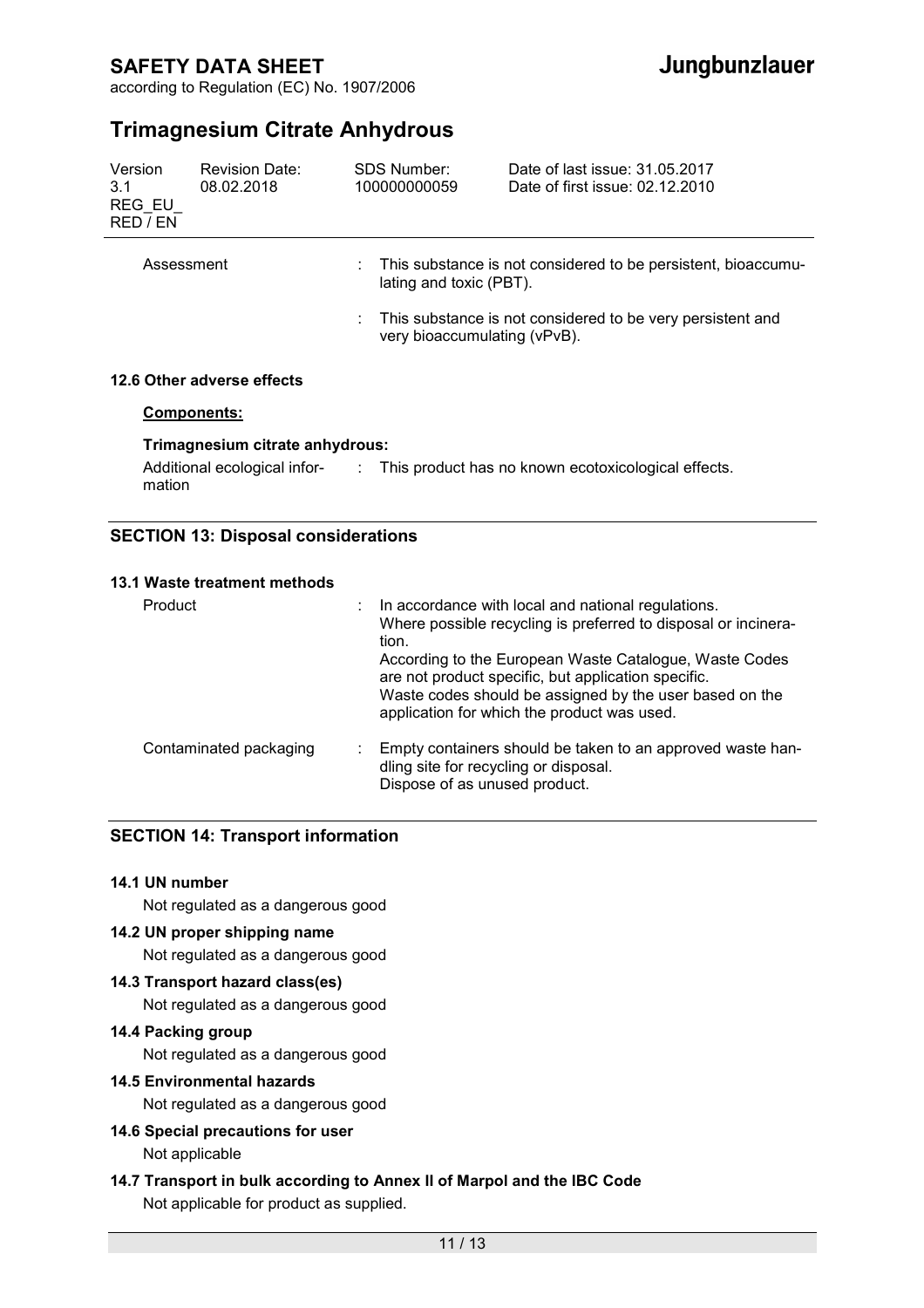according to Regulation (EC) No. 1907/2006

# **Trimagnesium Citrate Anhydrous**

| Version  | <b>Revision Date:</b> | SDS Number:  | Date of last issue: 31.05.2017  |
|----------|-----------------------|--------------|---------------------------------|
| 3.1      | 08.02.2018            | 100000000059 | Date of first issue: 02.12.2010 |
| REG EU   |                       |              |                                 |
| RED / EN |                       |              |                                 |

### **SECTION 15: Regulatory information**

#### **15.1 Safety, health and environmental regulations/legislation specific for the substance or mixture**

Seveso III: Directive 2012/18/EU of the European Parliament and of the Council on the control of major-accident hazards involving dangerous substances. Not applicable

### **The components of this product are reported in the following inventories: EINECS**

|              | On the inventory, or in compliance with the inventory  |
|--------------|--------------------------------------------------------|
| <b>TSCA</b>  | Not listed on TSCA                                     |
| <b>AICS</b>  | On the inventory, or in compliance with the inventory  |
| <b>DSL</b>   | All components of this product are on the Canadian DSL |
| <b>NZIoC</b> | On the inventory, or in compliance with the inventory  |
| <b>KECI</b>  | On the inventory, or in compliance with the inventory  |
| <b>ENCS</b>  | On the inventory, or in compliance with the inventory  |
| <b>PICCS</b> | On the inventory, or in compliance with the inventory  |
| <b>IECSC</b> | On the inventory, or in compliance with the inventory  |
| <b>REACH</b> | Notification number: 01-2119457587-24                  |

#### **15.2 Chemical safety assessment**

A Chemical Safety Assessment has been carried out for this substance.

### **SECTION 16: Other information**

#### **Full text of other abbreviations**

ADN - European Agreement concerning the International Carriage of Dangerous Goods by Inland Waterways; ADR - European Agreement concerning the International Carriage of Dangerous Goods by Road; AICS - Australian Inventory of Chemical Substances; ASTM - American Society for the Testing of Materials; bw - Body weight; CLP - Classification Labelling Packaging Regula-